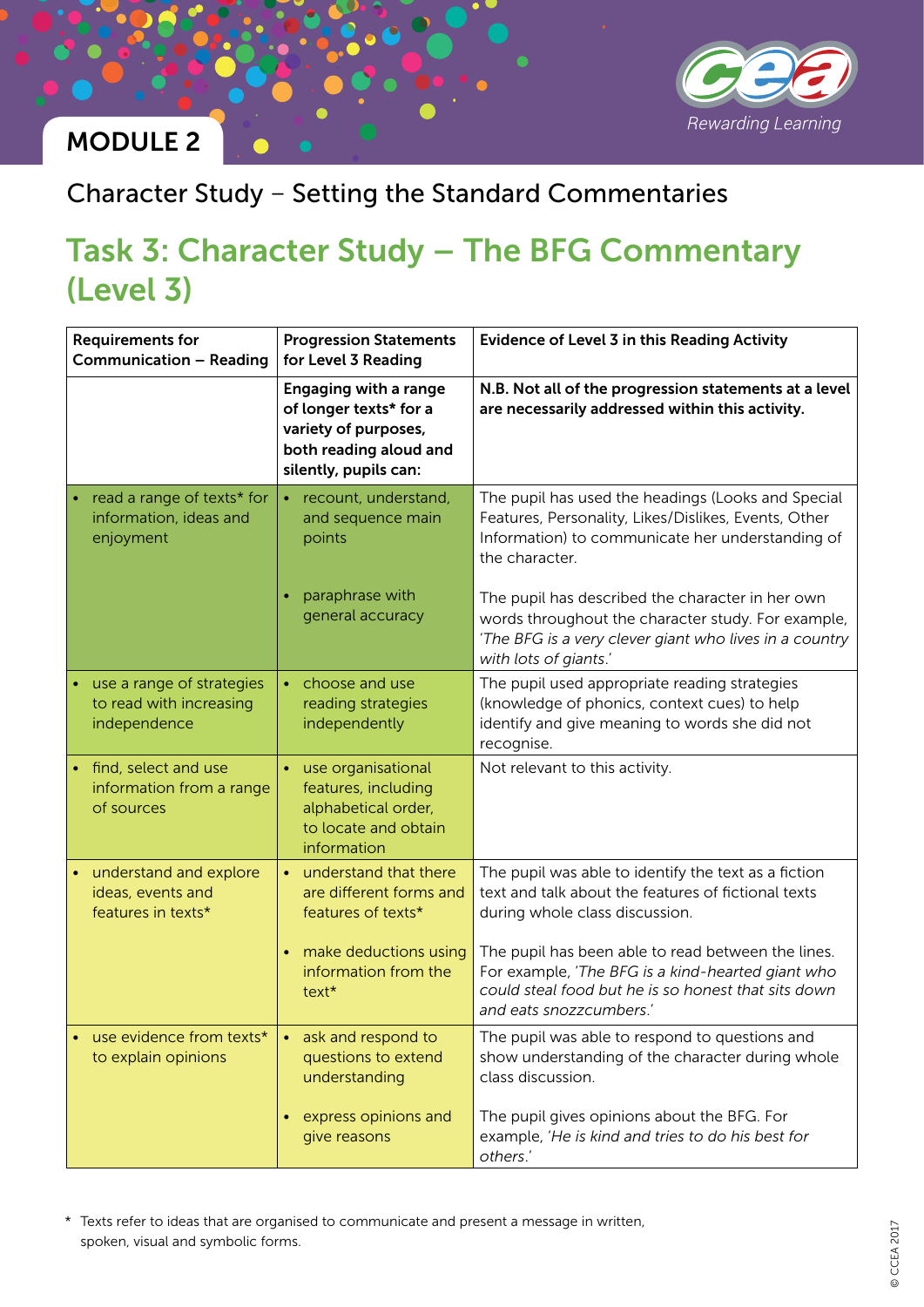

#### Character Study – Setting the Standard Commentaries

## Task 3: Jim Jarvis Commentary (Level 4)

| <b>Requirements for</b><br><b>Communication - Reading</b>            | <b>Progression Statements</b><br>for Level 4 Reading                                                    | <b>Evidence of Level 4 in this Reading Activity</b>                                                                                                                                                                                                                                                      |
|----------------------------------------------------------------------|---------------------------------------------------------------------------------------------------------|----------------------------------------------------------------------------------------------------------------------------------------------------------------------------------------------------------------------------------------------------------------------------------------------------------|
|                                                                      | Engaging with a range of<br>texts* of varying lengths<br>for a variety of purposes,<br>pupils can:      | N.B. Not all of the progression statements at<br>a level are necessarily addressed within this<br>activity.                                                                                                                                                                                              |
| read a range of texts* for<br>information, ideas and<br>enjoyment    | show understanding<br>by identifying<br>and summarising<br>information                                  | The pupil has summarised the main message of<br>the text as well as Jim's personality traits. This is<br>particularly evident in the closing paragraph,<br>'In the end we see Jim getting his chance to<br>have a happier life'                                                                          |
|                                                                      | paraphrase                                                                                              | Throughout this character study, the pupil has<br>been able to paraphrase the main points from<br>the text, particularly in the opening paragraph<br>where a physical description is given of Jim<br>Jarvis, 'he wore the same ragged clothes<br>all the time because he had no other clothes to<br>wear |
| use a range of strategies<br>to read with increasing<br>independence | • read independently                                                                                    | The pupil was able to use a range of<br>comprehension strategies independently to<br>make sense of the text.                                                                                                                                                                                             |
| • find, select and use<br>information from a range of<br>sources     | • locate relevant<br>information and use it<br>appropriately                                            | Not relevant to this activity.                                                                                                                                                                                                                                                                           |
| • understand and explore<br>ideas, events and features in<br>texts*  | recognise main features<br>$\bullet$ .<br>and understand how<br>these are linked to form<br>and purpose | Not relevant to this activity.                                                                                                                                                                                                                                                                           |
|                                                                      | understand explicit<br>meanings and<br>recognise some implicit<br>meanings                              | The pupil has shown an understanding of some<br>implicit meaning in the text. For example, 'Jim<br>was a lovely little boy who loved his family and<br>cared for them. We know this because Jim ran<br>to the shop to buy food for his family and did<br>not allow the other boys to take his pie.'      |
| use evidence from texts* to<br>explain opinions                      | explain opinions about<br>what they read                                                                | The pupil has made her opinion clear about the<br>character, giving well-thought-out reasons to<br>justify her opinion. For example, 'Jim is a very<br>unlucky boy. Not only is his mum dying, he is<br>confronted by Mr Spink, an old grumpy rent<br>man.'                                              |

\* Texts refer to ideas that are organised to communicate and present a message in written, spoken, visual and symbolic forms.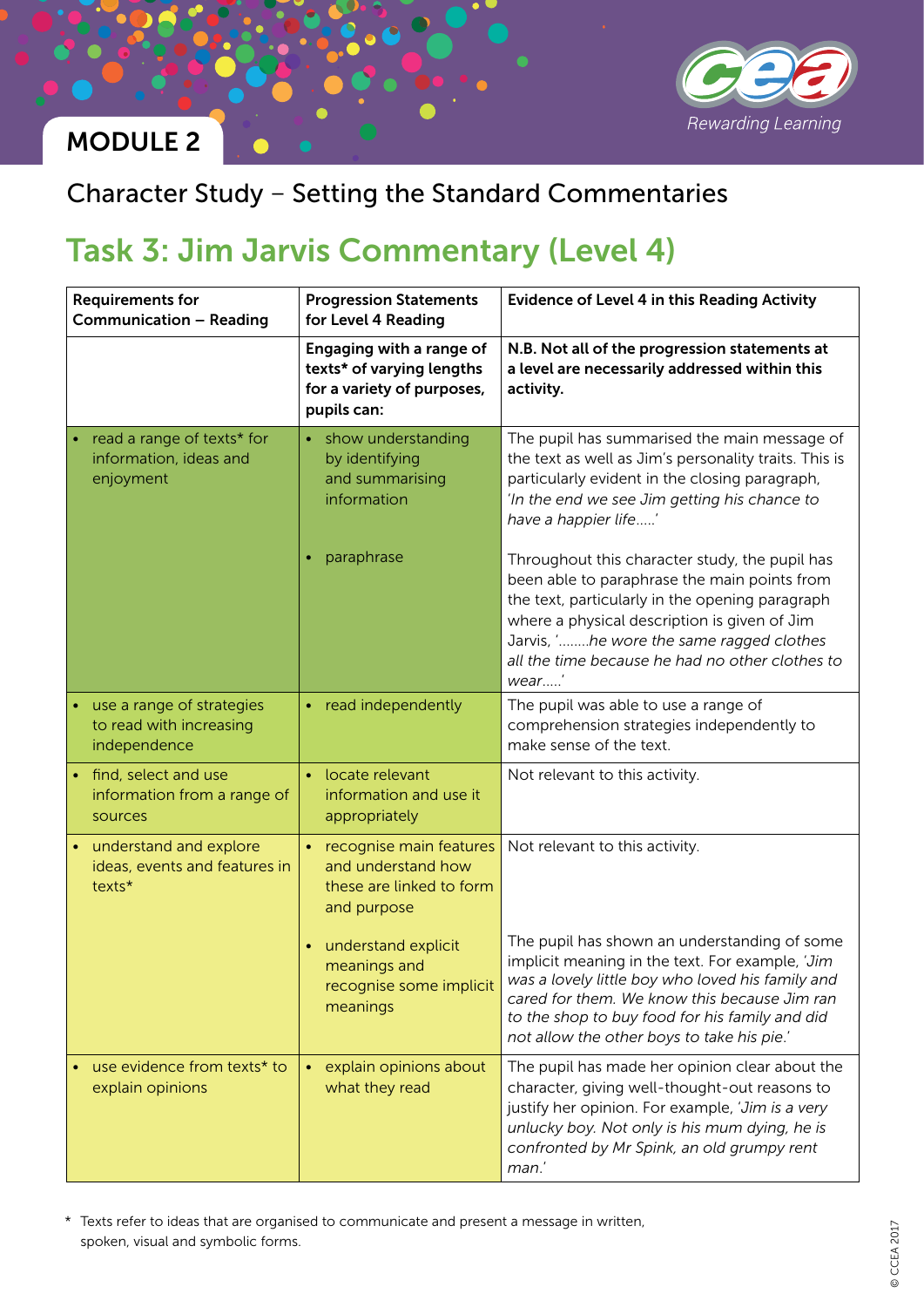

### Character Study – Setting the Standard Commentaries

# Task 3: The Little Man Commentary (Level 5)

| <b>Requirements for</b><br><b>Communication - Reading</b>            | <b>Progression Statements</b><br>for Level 5 Reading                                                                                                    | <b>Evidence of Level 5 in this Reading Activity</b>                                                                                                                                                                                                                                                                                                                                                                                                                                                                                                                                                                                                                                                                                                                                          |
|----------------------------------------------------------------------|---------------------------------------------------------------------------------------------------------------------------------------------------------|----------------------------------------------------------------------------------------------------------------------------------------------------------------------------------------------------------------------------------------------------------------------------------------------------------------------------------------------------------------------------------------------------------------------------------------------------------------------------------------------------------------------------------------------------------------------------------------------------------------------------------------------------------------------------------------------------------------------------------------------------------------------------------------------|
|                                                                      | Engaging with a range of<br>texts* of varying lengths<br>for a variety of purposes,<br>including texts* written<br>for a wider audience,<br>pupils can: | N.B. Not all of the progression statements at a level<br>are necessarily addressed within this activity.                                                                                                                                                                                                                                                                                                                                                                                                                                                                                                                                                                                                                                                                                     |
| read a range of texts* for<br>information, ideas and<br>enjoyment    | • show understanding<br>by identifying<br>and summarising<br>information, ideas and<br>details                                                          | The pupil had previously read the novel,' Under<br>the Hawthorn Tree'. In the first paragraph the pupil<br>shows an understanding of some of Michael's<br>characteristics and appearance. For example, his<br>hair was, 'curly and matted in large clumps.' The<br>pupil also says,' Despite his worry, he was strong,<br>not physically but mentally.' The pupil identifies the<br>key messages about Michael for example, when<br>he says, 'He went from a nine year old boy who<br>liked to mess about to a mature young boy who<br>had no choice but to be of some use and help out.'<br>The pupil has also selected appropriate details to<br>illustrate his understanding of Michael when he<br>says, 'Besides being brave and daring Michael was<br>creative, imaginative and funny.' |
| use a range of strategies<br>to read with increasing<br>independence |                                                                                                                                                         |                                                                                                                                                                                                                                                                                                                                                                                                                                                                                                                                                                                                                                                                                                                                                                                              |
| find, select and use<br>information from a range<br>of sources       | select and manage<br>$\bullet$ .<br>information from a<br>range of sources                                                                              | Not relevant to this task.                                                                                                                                                                                                                                                                                                                                                                                                                                                                                                                                                                                                                                                                                                                                                                   |
| • understand and explore<br>ideas, events and<br>features in texts*  | describe language,<br>structure and<br>presentation<br>understand some<br>implicit meanings and<br>attitudes                                            | Not relevant to this task.<br>The pupil has identified that Michael has a daring<br>streak in his personality for example, when he<br>fought off the dogs. The pupil has identified the<br>jovial aspect of Michael's personality when he<br>recalled how Michael reacted to the thunderstorm<br>experience. On the final line of the piece, the pupil<br>states, 'Why wouldn't you want him as a friend? Just                                                                                                                                                                                                                                                                                                                                                                               |
|                                                                      | differentiate between<br>fact and opinion                                                                                                               | look at him!'<br>Not relevant to this task.                                                                                                                                                                                                                                                                                                                                                                                                                                                                                                                                                                                                                                                                                                                                                  |